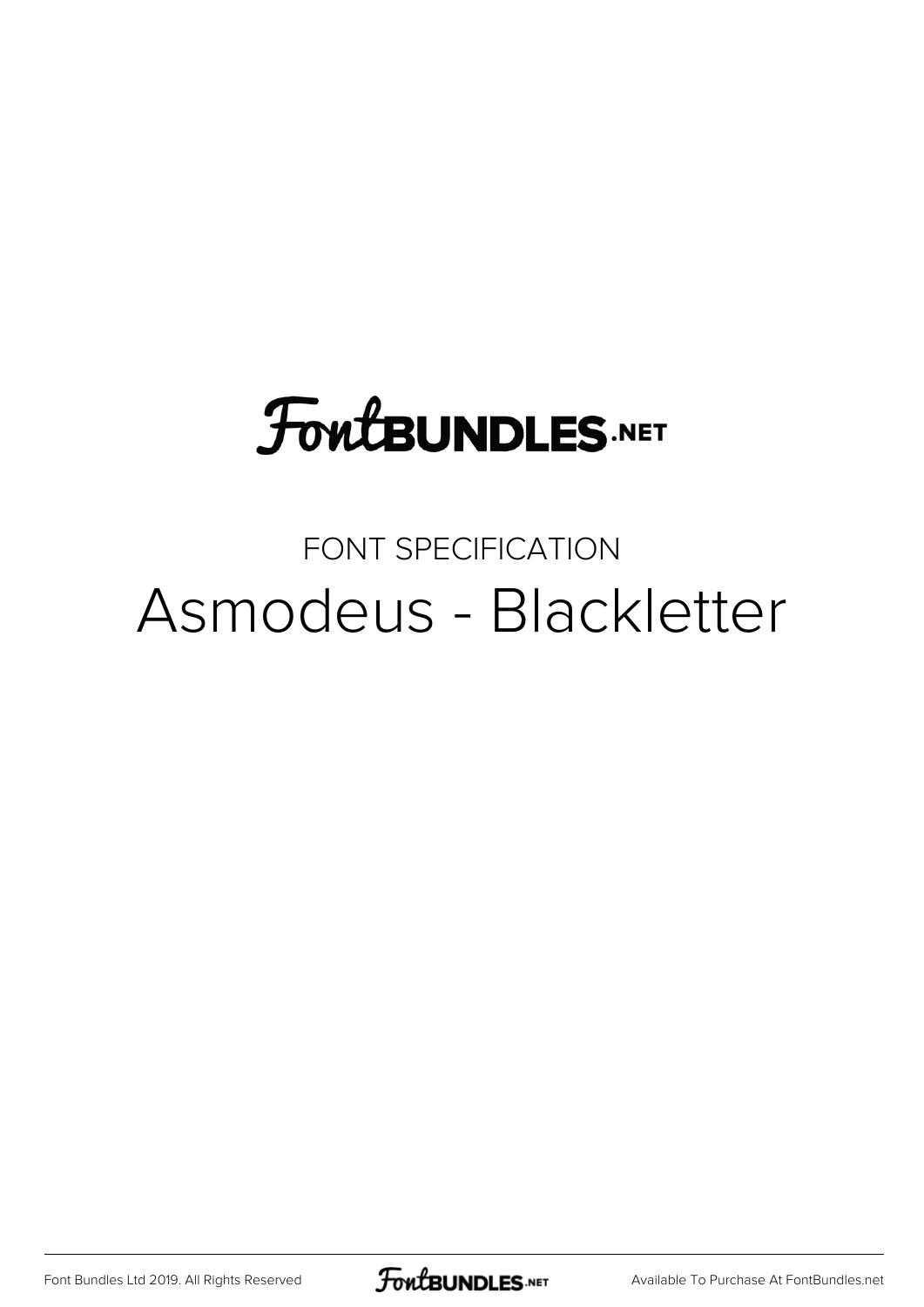#### Asmodeus - Regular

**Uppercase Characters** 

#### N B C D E F G N I D R L M N D P Q R S L U D W R Y 2

Lowercase Characters

### abodepghi j KL mnopgrskuvwxyz

Numbers

## 0003456289

**Punctuation and Symbols** 



All Other Glyphs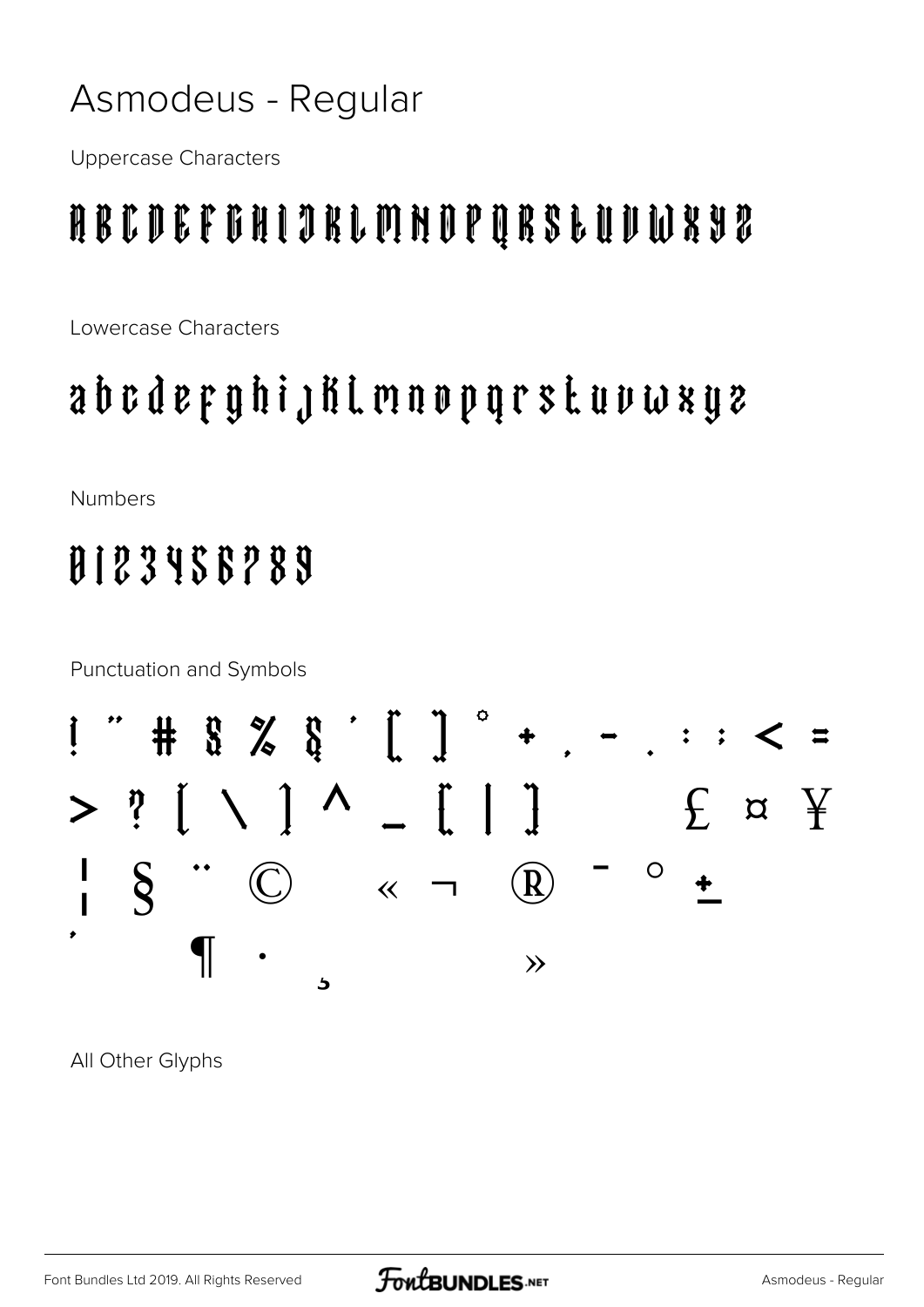$\cdot$ 



 $\bm{x}$